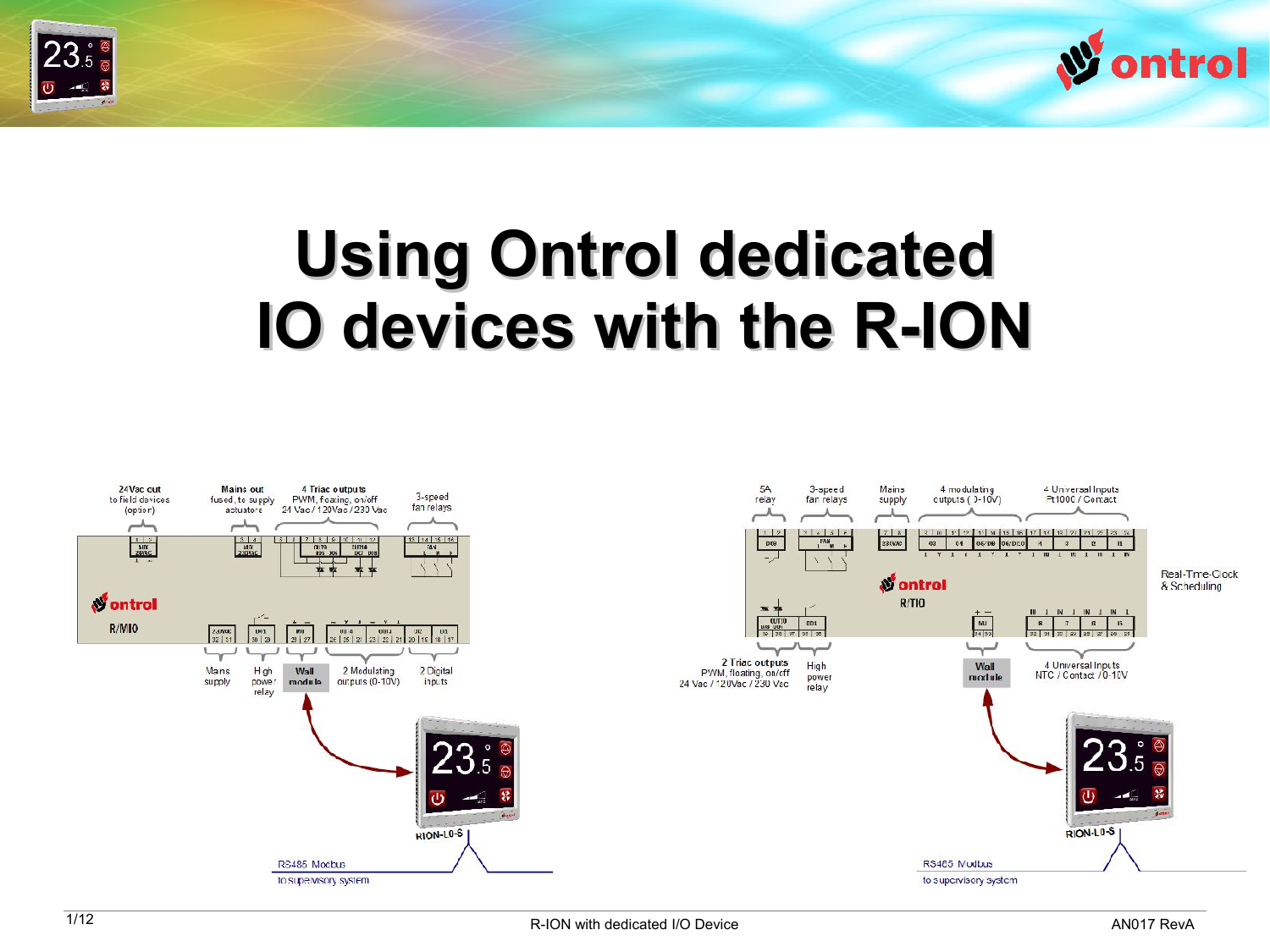

### **R/MIO and R/TIO Devices**



**R/MIO and R/TIO are dedicated input/output modules only for use with the R-ION room controllers.**

#### Warning 1:

This is \*not\* a multi-drop bus, it is a one-to-one connection. Do not connect more than one IO module to the  $R$ -ION $<sup>1</sup>$ .</sup>

#### Warning 2:

These devices are only compatible with the RION-L0-... versions. (See R-ION documentation for details and different versions.)



**1** for high IO count applications, you can use different versions of the R-ION with additional modbus ports and standard modbus IO devices.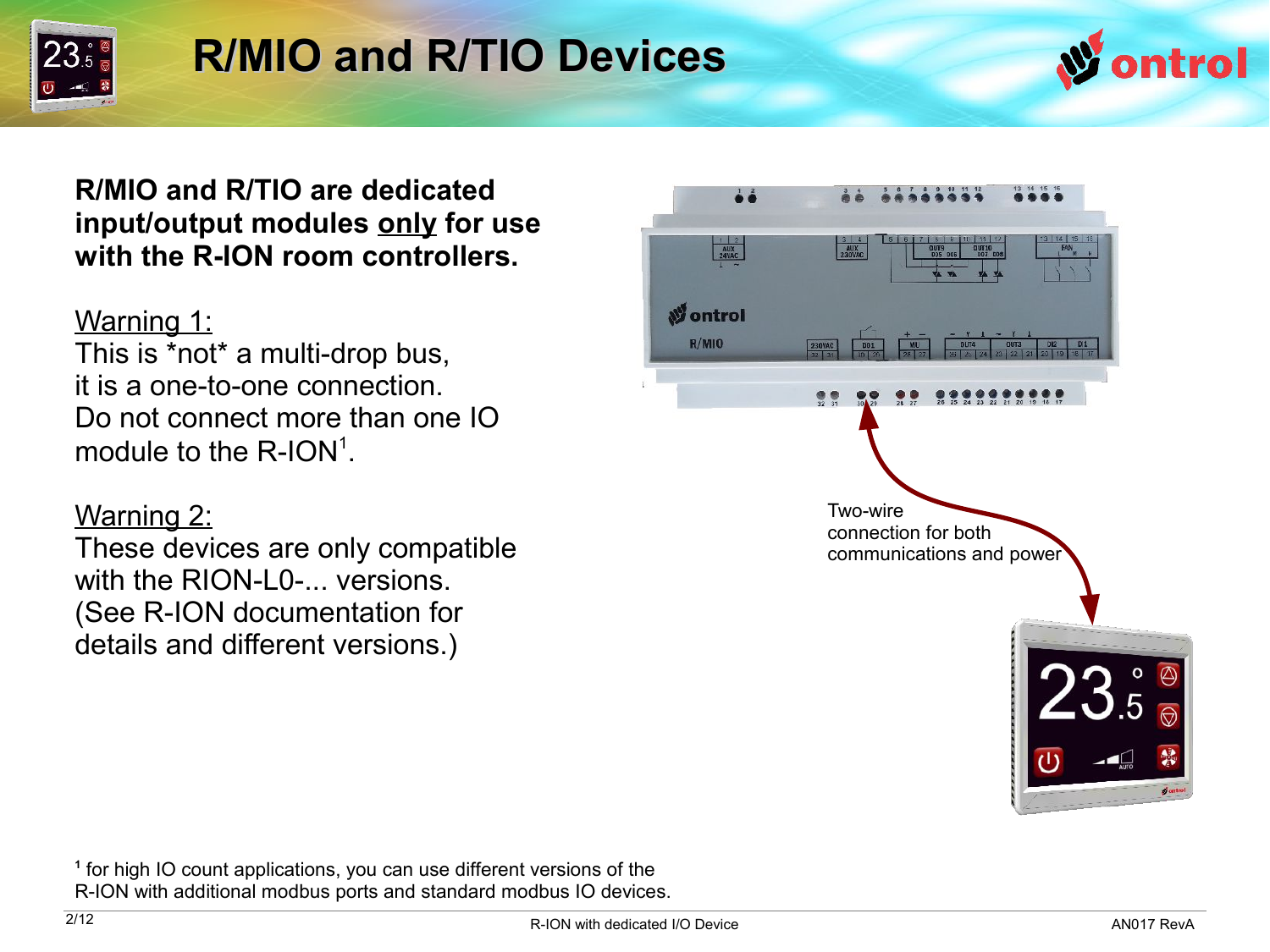

### **I/O Channel addresses**

channel address 1



**I/O channel addresses are printed on the device label, as well as datasheets.**

 $1 \mid 2$ 

 $\overline{AUX}$ <br>24VAC

 $R/M10$ 

Here are a few examples :

These triacs can be used individually with channel addresses 7 & 8; or as a pair (for floating control) with channel address 10  $3 \mid 4$  $5<sup>1</sup>$  $6$  $\overline{8}$  $\overline{9}$  $11$ 13 14 15 16 AUX<br>230VAC **OUT9**<br>DO5 DO6  $\overline{0}$ UT<sub>10</sub> FAN **DO7 DO8 An** ontrol 230VAC **DO1 MU** OUT4 OUT3 **DI2**  $DI1$  $\frac{22}{32}$ 28 27 26 25 24 23 22 21 20 19 18 17  $30$  | 29 Relay output at Modulating output at

channel address 4

For add-on relay modules, channel addresses are:

- 11...14 for the R/MIO
- 11...18 for the R/TIO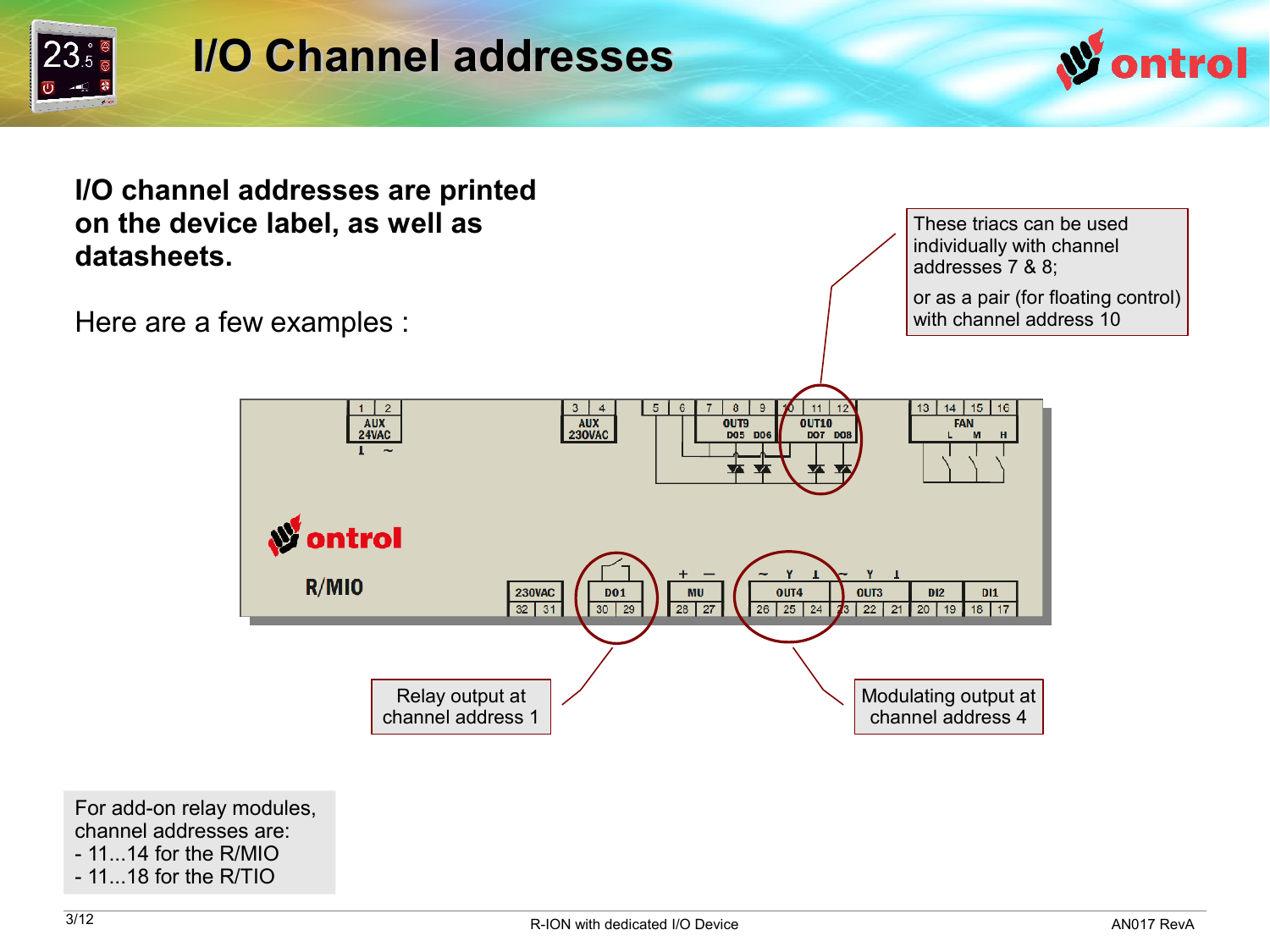

### **Add 'IoDeviceNetwork' to App**



#### **Add a 'IoDeviceNetwork' component from the ontrolDeviceBus kit to your app.**

Set properties as shown on the right:

- Enabled : true
- Serial Port: 250
- Baud Rate: 1200
- Databits : 8
- Stopbit : 1
- Parity : None
- WriteOnStart : true

| la Nav<br>٠                                         | In IoNetw (ontrolDeviceBus::IoDeviceNetwork) |                          |
|-----------------------------------------------------|----------------------------------------------|--------------------------|
| My Network<br>嘢<br>S<br>▼                           | □ ◎ Meta                                     | Group [1] >>             |
| <b>中■ My File System</b>                            | $\Box$ $\bigcirc$ Ping Time Sec              | 30<br>s                  |
| 由do My Modules                                      | $\Box$ Serial Port                           | $250$ $[0 - 255]$        |
| 由@ My Tools                                         | $\square$ $\bigcirc$ Enabled                 | $\circ$ true<br>▾╎       |
| $\equiv$ Platform                                   | $\Box$ $\bigcirc$ Ping Enabled               | ◯ true<br>▾╎             |
| Station (bacnet)                                    | $\Box$ <b>Baudrate</b>                       | $[1200 - 57600]$<br>1200 |
| 白e Sedona (ExampleFCU):/b                           |                                              |                          |
| 中国 Sedona Tools<br>Ξ                                | $\Box$ $\bigcirc$ Databits                   | $[7 - 8]$<br>8           |
| 白昏 App                                              | $\Box$ Stopbit                               | $[1 - 2]$<br>1           |
| <b>中</b> □ service<br><b>D</b> driver               | $\Box$ $\bigcirc$ Parity                     | None<br>▾∣               |
| 由 C IoNetw                                          | $\Box$ Slow Rate                             | $s[30 - 250]$<br>30      |
| <b>E</b> ancoil                                     | □ ◎ Normal Rate                              | 5<br>s [5 - 29]          |
| □ 192.168.1.115 (P-ION_Default)                     | $\Box$ $\bigcirc$ Fast Rate                  | 1<br>$s[0 - 4]$          |
| En Sedona (P-ION Default):                          | $\Box$ $\Box$ Max Write Time                 | 180<br>$s[0 - 250]$      |
| Sedona Palette<br>۰                                 | $\Box$ Min Write Time                        | Ō<br>$s[0 - 250]$        |
| ntrolDeviceBus<br>$\overline{\phantom{a}}$          | □ ● Write On Start                           | $\bigcirc$ true<br>▾∣    |
| C AI [68 B]                                         | Response Timeout                             | 1000 ms [50 - 3000]      |
| AO [64 B]                                           | □ ◎ Retry Count                              | $[0 - 10]$<br>1          |
| ODI [64B]                                           |                                              |                          |
| O DO [72 B]                                         |                                              |                          |
| <b>B</b> Fan [60 B]                                 |                                              |                          |
| FloatingOutput [88 B]<br>Ti IoDeviceNetwork [184 B] |                                              |                          |
| PwmOutput [80 B]                                    |                                              |                          |
| <b>M</b> RMio [80 B]                                |                                              |                          |
| <b>M</b> RTio [80 B]                                |                                              |                          |
| TimeDate [72 B]                                     |                                              |                          |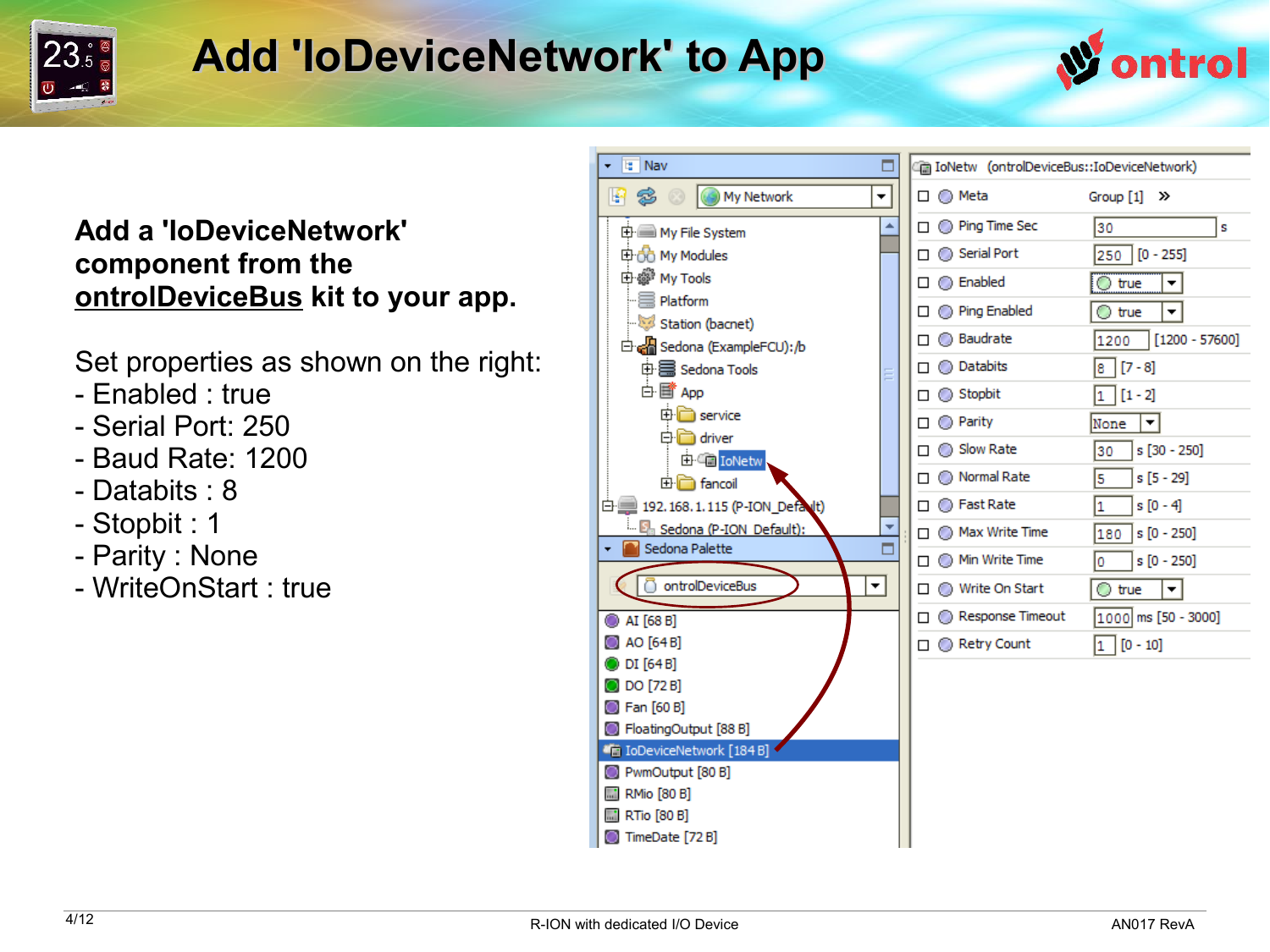

### **Add IO Device component to network**

**Add a 'RMio' or 'Rtio' component from the ontrolDeviceBus kit to the IoDeviceNetwork.**

Set the slave address to "1"

There should be one - and only one - device under the IoDeviceNetwork.



ontrol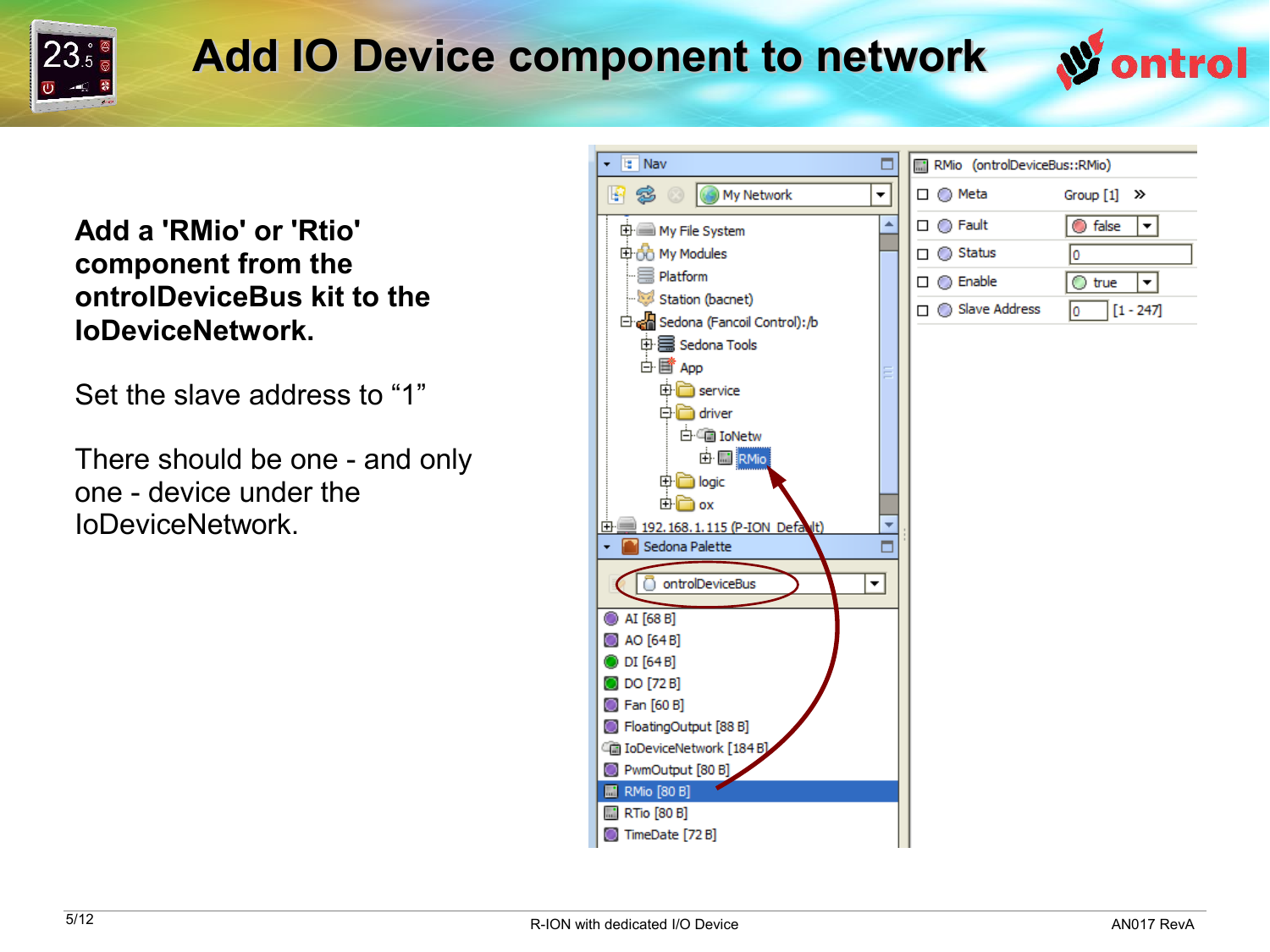

### **Reading Digital Inputs**



#### **Add a 'DI' component from the ontrolDeviceBus kit to the device.**

Set the channel address (see page3).



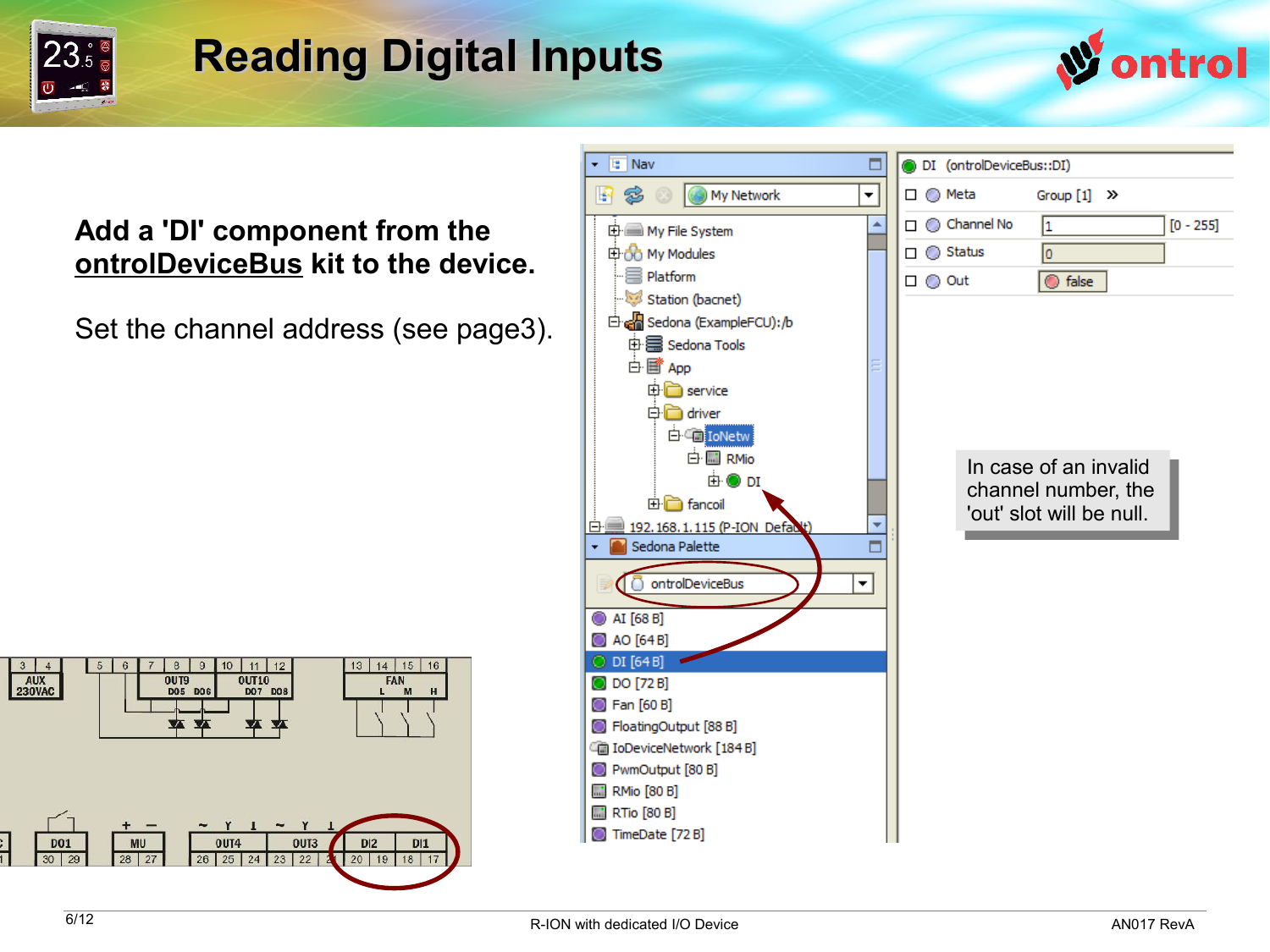

### **Reading Universal Inputs**



#### **Add a 'AI' component from the ontrolDeviceBus kit to the device.**

Set the channel address (see page3) and input type.

#### **Input Type selection**

- If input type is 'contact' use the ContactOut slot to read the input as a boolean.
- Otherwise, use the AnalogOut slot to read the input as a numeric value.

#### **Output scaling & unit**

- For Pt1000 and NTC input types, output value is in degrees Centigrade.
- For Resistance input types, output value is in ohms.
- For Voltage input types, output value is 0...100%.



**M** RMio [80 B] **M** RTio [80 B] TimeDate [72 B]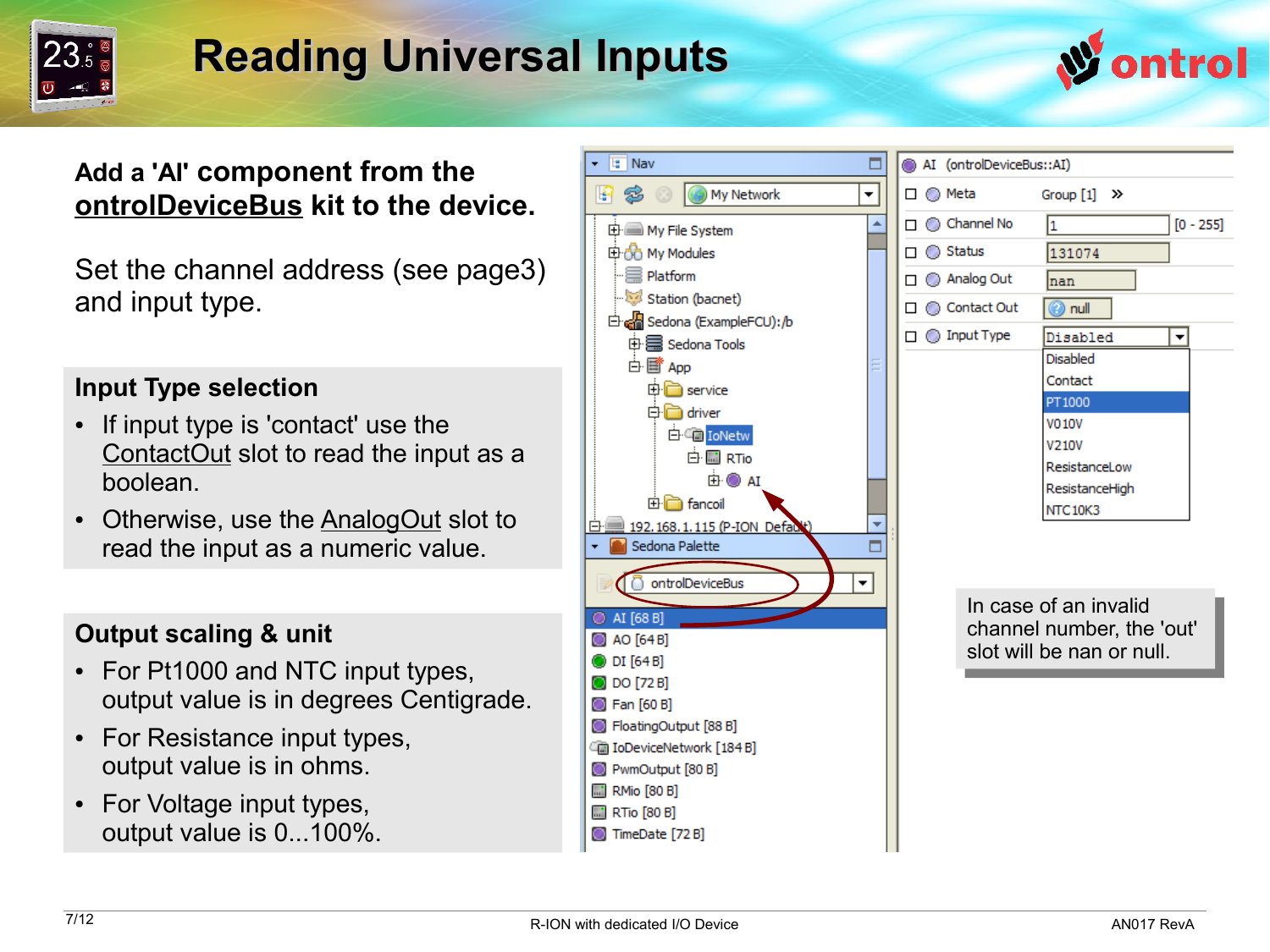

## **Controlling Analog Outputs**



#### **Add a 'AO' component from the ontrolDeviceBus kit to the device.**

Set the channel address (see page3).

Set the output type (0-10V or 2-10V) and the direct/reverse selection.

Link the controlling logic, - in the numeric range 0...100% to the 'in' slot.

In direct mode:

- 0% input results in 0V (or 2V) output
- 100% input results in 10V output.

In reverse mode:

- 0% input results in 10V output
- 100% input results in 0V (or 2V) output.

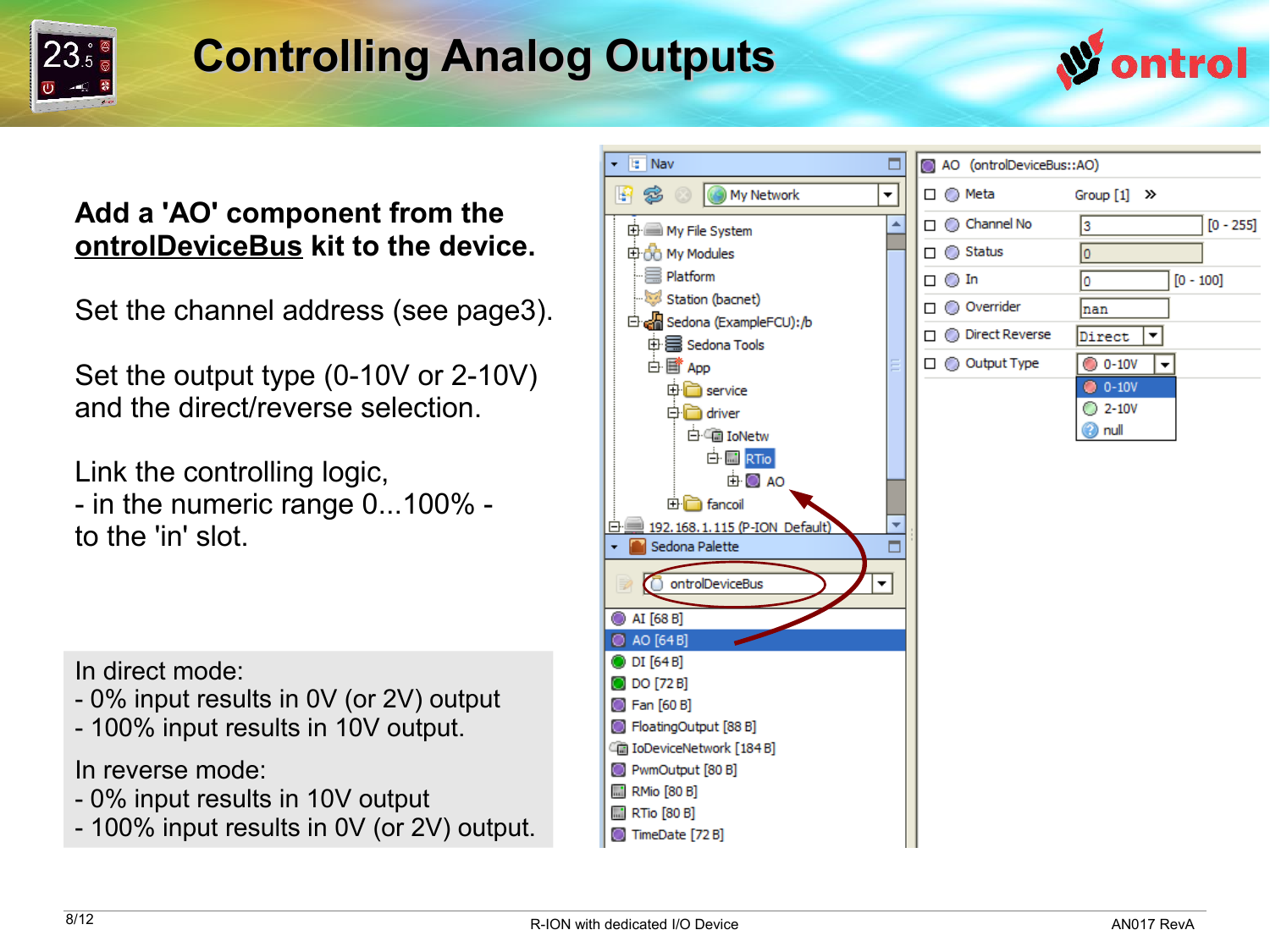

### **Controlling relays (and individual triacs in on/off mode)**

#### **Add a 'DO' component from the ontrolDeviceBus kit to the device.**

Set the channel address (see page 3).

If the channel address corresponds to a triac output, the triac is driven in on/off mode like a relay.

Link the controlling logic to the 'in' slot to control the relay/triac.

> For add-on relay modules, channel addresses are:  $-11$ ...14 for the R/MIO - 11...18 for the R/TIO



ntrol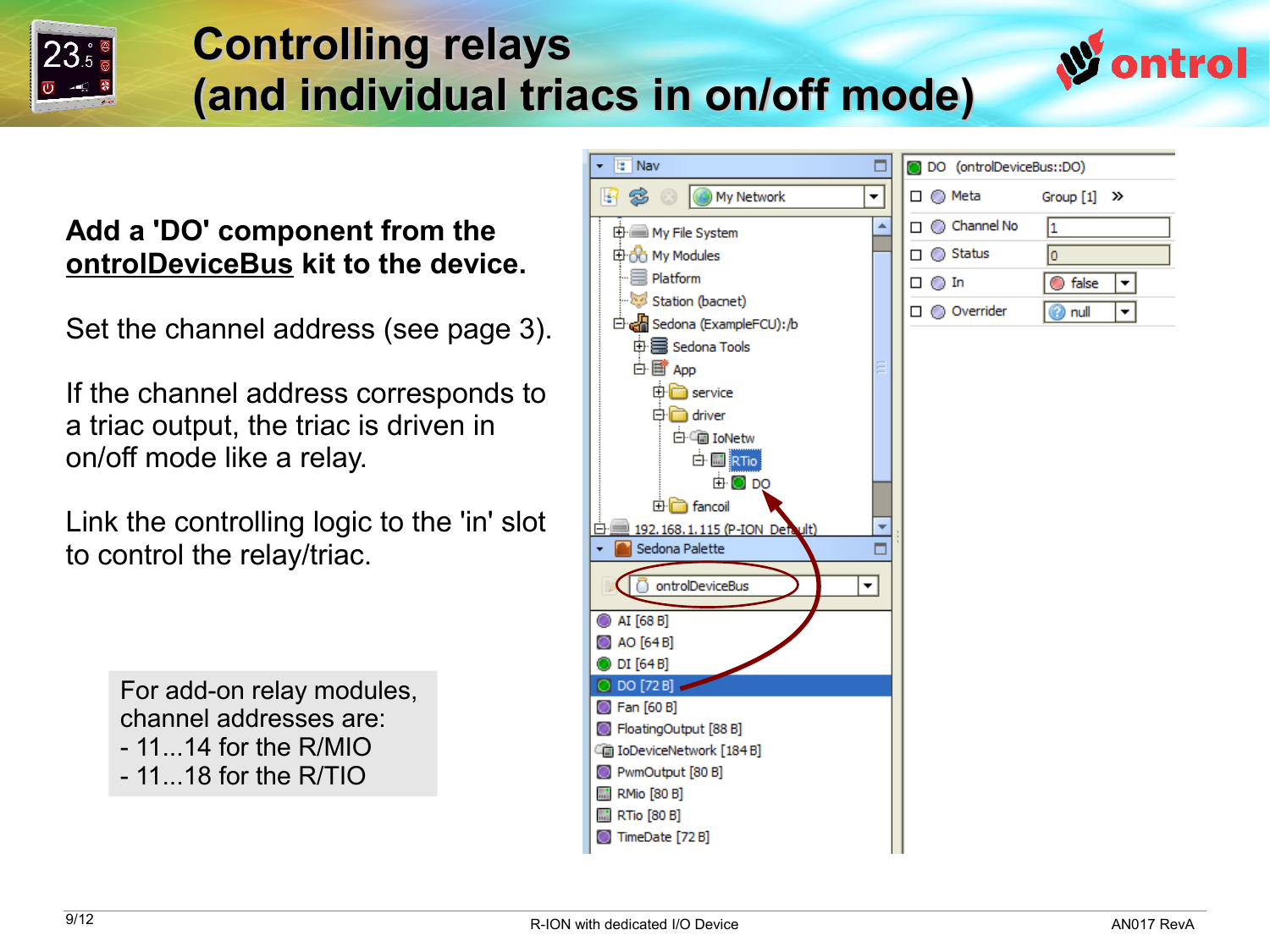

### **Controlling 3-speed fan**



#### **Add a 'Fan' component from the ontrolDeviceBus kit to the device.**

Link the controlling logic, in the numeric range 0...100%, to the 'inPercentage' slot.

The 3 fan-speed relays are activated as follows:

| $0\%$  | all off            |
|--------|--------------------|
| 133%   | low speed relay    |
| 3466%  | medium speed relay |
| 67100% | high speed relay   |
|        |                    |

The 'out' slot provides an integer type feedback on current fan-speed in the range 0 to 3.

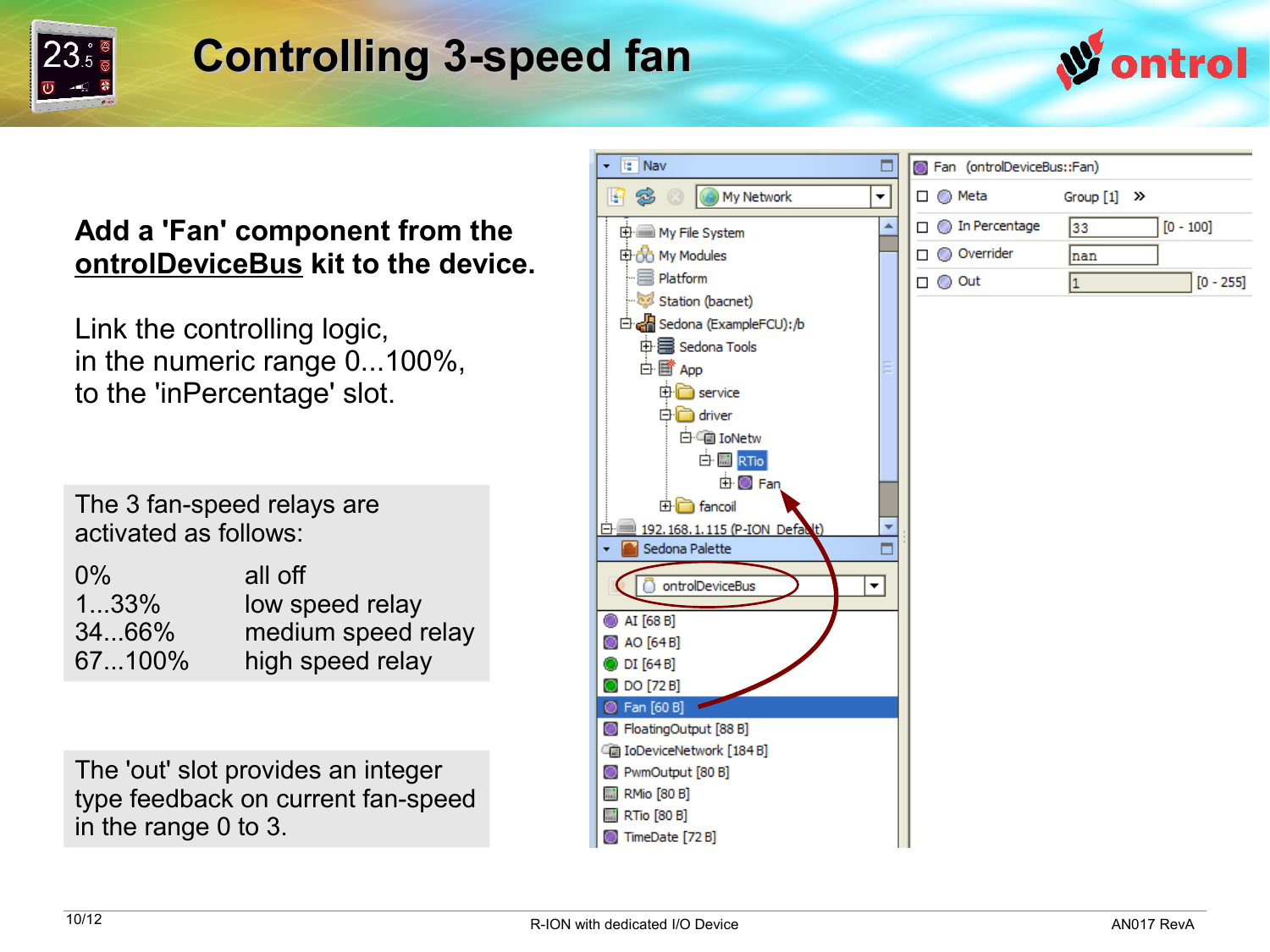

### **Controlling individual triacs in PWM mode <sup>1</sup>**



#### **Add a 'PwmOutput' component from the ontrolDeviceBus kit to the device.**

Set the channel address (see page 3).

Set the PWM period in seconds.

Link the controlling logic, in the numeric range 0...100%, to the 'in' slot.

#### **PWM operation example**

With Pwm period set to 20 seconds and an input value of 25%, the output will be ON for 5 seconds, OFF for 15 seconds.



**1** commonly used with thermoelectric valve actuators.